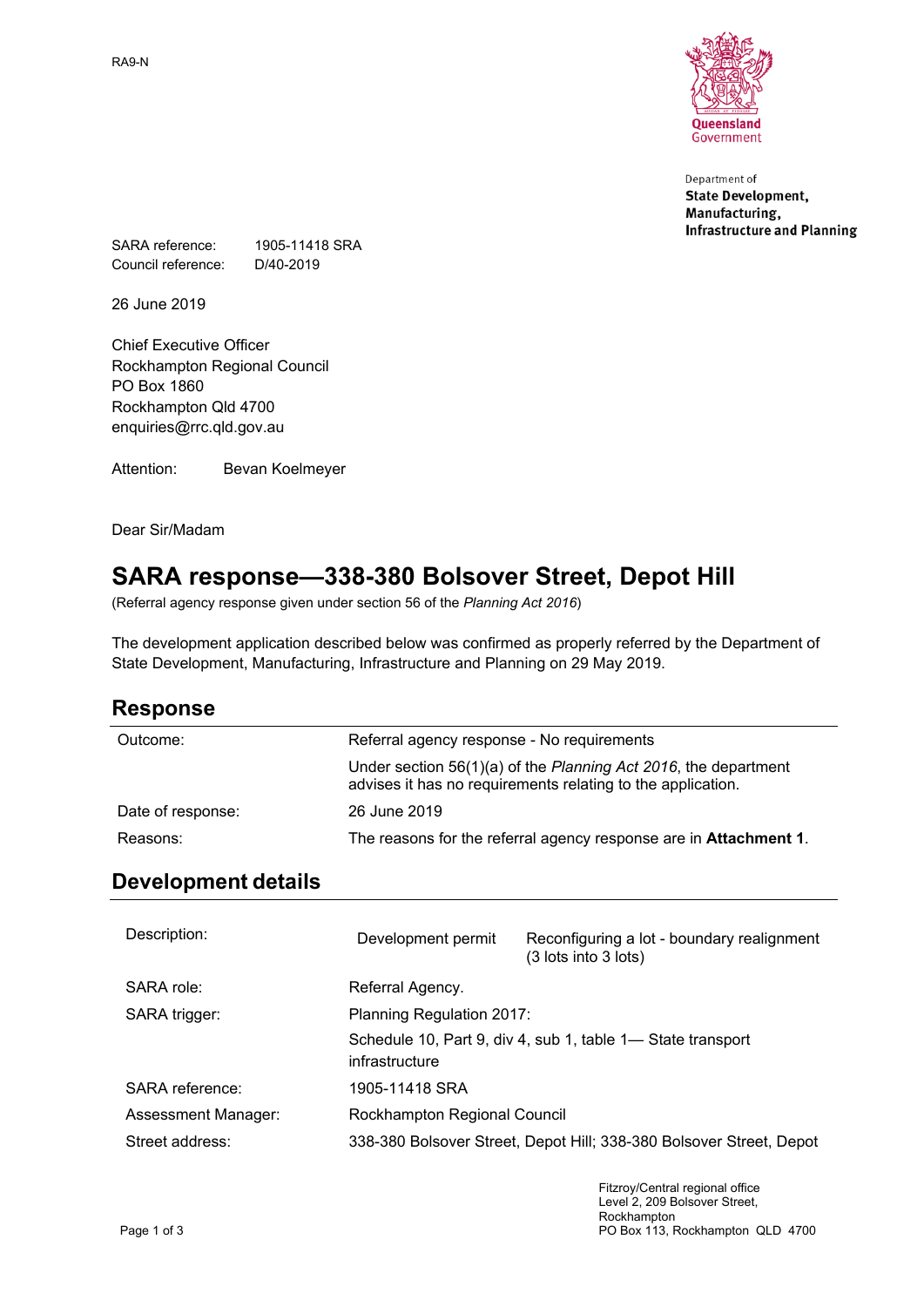|                            | Hill; 338-380 Bolsover Street, Depot Hill                                |
|----------------------------|--------------------------------------------------------------------------|
| Real property description: | 32SP131823; 33SP131823; 38SP131824                                       |
| Applicant name:            | Aurizon Operations Limited c/- Place Design Group                        |
| Applicant contact details: | PO Box 419<br>Fortitude Valley QLD 4006<br>brisbane@placedesigngroup.com |

A copy of this response has been sent to the applicant for their information.

For further information please contact Tracey Beath, Senior Planning Officer, on 07 4924 2917 or via email RockhamptonSARA@dsdmip.qld.gov.au who will be pleased to assist.

Yours sincerely

Anthony Walsh Manager Planning

cc Aurizon Operations Limited c/- Place Design Group, brisbane@placedesigngroup.com

enc Attachment 1 - Reasons for referral agency response